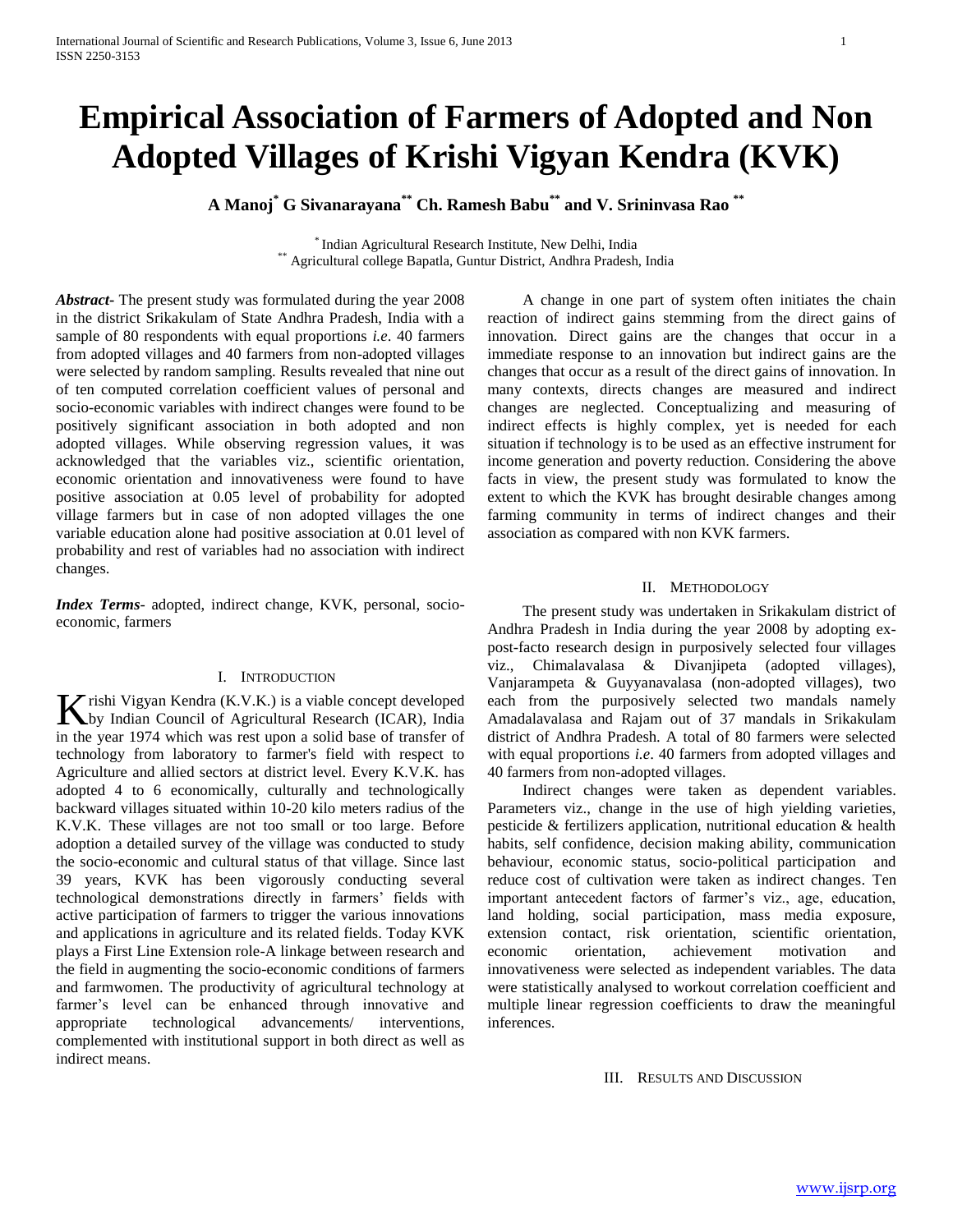| S. No          | Independent variables    | 'r' values | 'r' values |
|----------------|--------------------------|------------|------------|
|                | Education                | $0.3906*$  | $0.7417**$ |
| $\overline{2}$ | Land holding             | 0.0368NS   | 0.1437NS   |
| 3              | Social participation     | $0.6006**$ | $0.5145**$ |
| 4              | Mass media exposure      | $0.5009**$ | $0.6991**$ |
| 5              | <b>Extension contact</b> | $0.7437**$ | $0.5094**$ |
| 6              | Risk orientation         | $0.7632**$ | $0.6702**$ |
|                | Scientific orientation   | $0.8290**$ | $0.3389*$  |
| 8              | Economic orientation     | $0.7598**$ | $0.6750**$ |
| 9              | Achievement motivation   | $0.7567**$ | $0.5564**$ |
| 10             | Innovativeness           | $0.6980**$ | $0.6822**$ |

# **Table 1: Association between personal and socio-economic characteristics of adopted and non adopted villages farmers and their indirect changes**

**(n=40)**

 $**$  = Significant at 0.01 level of probability  $NS = Non$  Significant

 $* =$  Significant at 0.05 level of probability

 It is evident from the table 1 that the indirect changes of the farmers of adopted villages were found to have positive and significant relationship with social participation, mass media exposure, extension contact, risk orientation, scientific orientation, economic orientation, achievement motivation and innovativeness at 0.01 level of probability. The table 1 further indicating that variable education alone was found positively correlated with indirect changes at 0.05 level of probability. Whereas, land holding with indirect changes was non-significant.

 In case of non adopted villages, the indirect changes were found positive relationship at 0.01 level of probability with eight personal and socio-economic variables viz., education, social participation, mass media exposure, extension contact, risk orientation, economic orientation, achievement motivation and innovativeness, whereas, scientific orientation alone contributed positively significant at 0.05 level of probability. Whereas, land holding was found to be non-significant with indirect changes*.*  These findings were in accordance with Ghosh (2004), Kumar (2006) and Ranuji, (2006).

#### **Table 2: Multiple linear regression analysis of personal and socio-economic characteristics with indirect changes of farmers in the adopted villages (n=40)**

| (n=40)         |                         |             |          |                        |
|----------------|-------------------------|-------------|----------|------------------------|
| S.No           | Independent             | Regression  | Standard | 't' value              |
|                | variables               | coefficient | error    |                        |
| 1              | Education               | 0.2030      | 0.167    | $-1.222NS$             |
| $\overline{2}$ | Land holding            | $-0.3910$   | 0.283    | $-1.383NS$             |
| 3              | Social                  | 0.2840      | 0.176    | 1.619NS                |
|                | participation           |             |          |                        |
| 4              | media<br><b>Mass</b>    | $-0.0304$   | 0.129    | $-0.236$ NS            |
|                | exposure                |             |          |                        |
| 5              | Extension               | $-0.0687$   | 0.103    | $-0.664$ <sub>NS</sub> |
|                | contact                 |             |          |                        |
| 6              | <b>Risk orientation</b> | 0.1370      | 0.124    | 1.110NS                |
| $\overline{7}$ | Scientific              | 0.3170      | 0.160    | 1.977*                 |
|                | orientation             |             |          |                        |
| 8              | Economic                | 0.3450      | 0.165    | $2.094*$               |
|                | orientation             |             |          |                        |
| 9              | Achievement             | 0.3800      | 0.257    | 1.476 NS               |
|                | motivation              |             |          |                        |
|                |                         |             |          |                        |

|                                                              | 10                                              | Innovativeness | 0.2760 | 0.122 | $2.271*$ |  |
|--------------------------------------------------------------|-------------------------------------------------|----------------|--------|-------|----------|--|
| $a = 18.130$                                                 |                                                 |                |        |       |          |  |
|                                                              | $R^2 = 0.862$                                   |                |        |       |          |  |
|                                                              | $* = 0.05$ level of significance                |                |        |       |          |  |
|                                                              | $NS = Non Significant$                          |                |        |       |          |  |
|                                                              | $Y=18.130+0.203x_1-0.391x_2+0.284x_3-0.030x_4-$ |                |        |       |          |  |
| $0.068x_5+0.137x_6+0.317x_7*+0.345x_8*+0.380x_9+0.276_{10}*$ |                                                 |                |        |       |          |  |

 In multiple regression analysis ten independent variables were fitted to explain the variation in extent at indirect changes for the farmers of adopted villages. It may be seen from the Table 2 that the selected ten variables explained to the 86.2 per cent variation in the extent of indirect changes for the farmers of adopted villages. The "t" test of statistic showed that this was significant at 0.5 per cent level of probability. It was revealed from the data that out of ten variables, three variables namely, scientific orientation, economic orientation and innovativeness had a positively significant relationship with indirect changes for the farmers of adopted villages, whereas, another three variables viz., social participation, risk orientation and achievement motivation showed no significant effect on the indirect changes. Rest of the variables comprising education, land holding, mass media exposure and extension contact contributed negatively significant relationship with the indirect changes. The above findings are associated with the findings of Jahromi and Zamani (2006).

**Table 3: Multiple linear regression analysis of Personal and socio-economic characteristics with indirect changes of farmers in the non-adopted villages (n=40)**

| S.No | Independent          | Regression  | Standard | 't' value   |
|------|----------------------|-------------|----------|-------------|
|      | variables            | coefficient | error    |             |
|      | Education            | 0.5440      | 0.174    | $3.132**$   |
| 2    | Land holding         | 0.4720      | 0.404    | 1.168NS     |
| 3    | Social               | 0.4060      | 0.270    | 1.505NS     |
|      | participation        |             |          |             |
| 4    | media<br><b>Mass</b> | 0.2280      | 0.204    | 1.120NS     |
|      | exposure             |             |          |             |
| 5    | Extension            | $-0.0326$   | 0.101    | $-0.323$ NS |
|      | contact              |             |          |             |